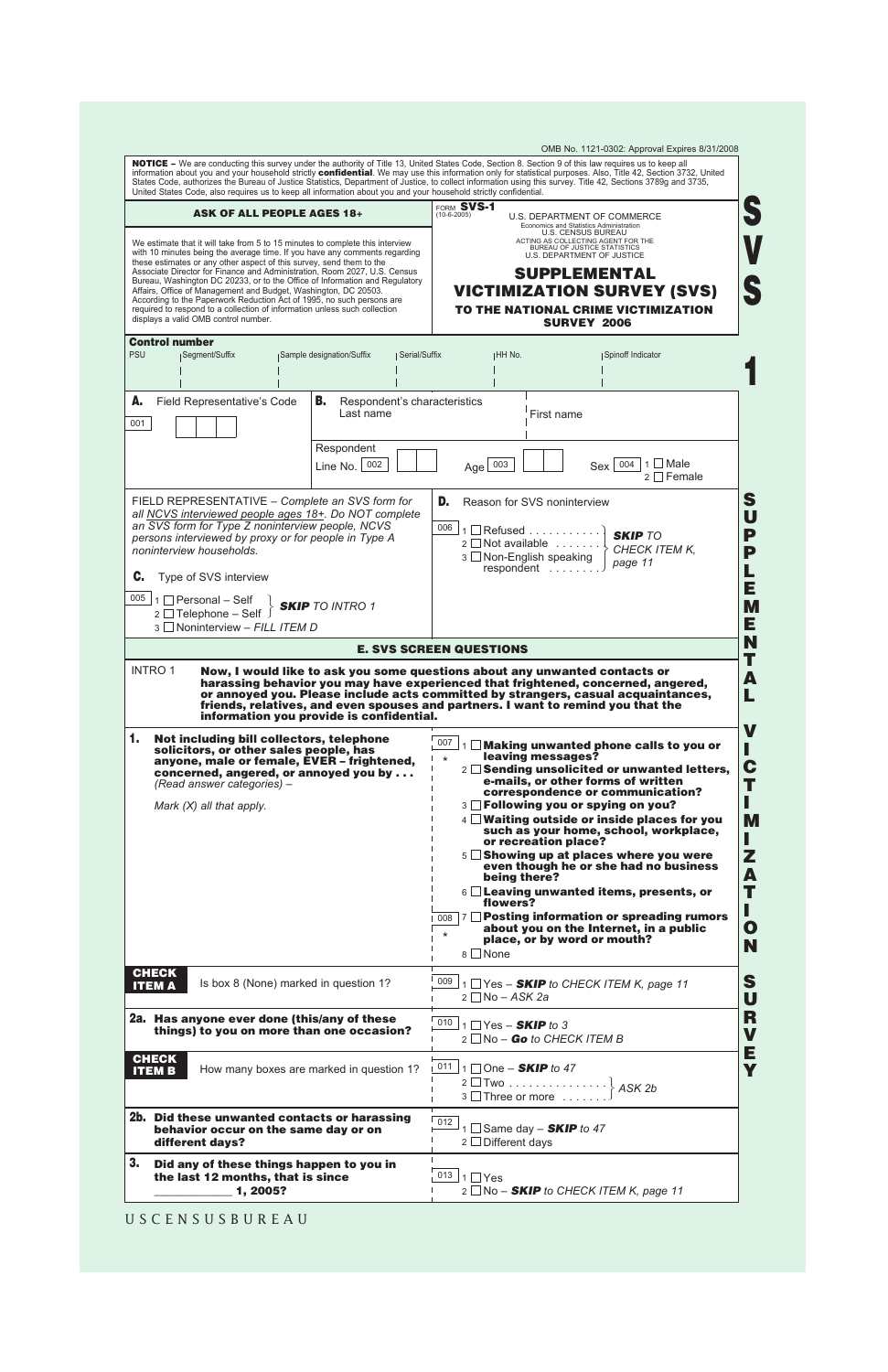| <b>F. SINGLE OR MULTIPLE PERPETRATORS</b> |                                                                                                                                                                             |                                                                                                                                                                                     |  |
|-------------------------------------------|-----------------------------------------------------------------------------------------------------------------------------------------------------------------------------|-------------------------------------------------------------------------------------------------------------------------------------------------------------------------------------|--|
| 4.                                        | How many different people have done any<br>of these things to you in the last 12<br>months?                                                                                 | 014<br>Number of people<br>$X \square$ Don't know                                                                                                                                   |  |
| <b>CHECK</b><br><b>ITEM C</b>             | How many people are reported in question 4?                                                                                                                                 | 015<br>$1 \square$ One - <b>SKIP</b> to 7<br>$2 \square$ Two - ASK 5a<br>$3$ Three or more - <b>SKIP</b> to 6a<br>4 $\Box$ Don't know - <b>SKIP</b> to 6d                           |  |
|                                           | <b>TWO PERPETRATORS ONLY</b>                                                                                                                                                |                                                                                                                                                                                     |  |
|                                           | FIELD REPRESENTATIVE: Ask when only 2 perpetrators.                                                                                                                         | 016<br>$1 \square$ Alone – ASK 5b                                                                                                                                                   |  |
| <b>5a.</b>                                | Did these two people act alone or<br>together as a team?                                                                                                                    | 2 $\Box$ Together - <b>SKIP</b> to 5c<br>$3 \Box$ Don't know - Ask 5b                                                                                                               |  |
| 5b.                                       | Of the people who did these things to you,<br>is there ONE person whose behavior you<br>would consider to be the MOST serious?                                              | 017<br>$1 \square$ Yes - <b>SKIP</b> to INTRO 2a<br>2 $\Box$ No $\cdots$ $\}$ <b>SKIP</b> to INTRO 2b<br>3 □ Don't know                                                             |  |
| 5c.                                       | Of the two people who did these things to<br>you, is there any ONE person who you<br>would consider to be the MOST responsible<br>for this series of contacts or behavior?  | 018<br>$1 \square$ Yes - <b>SKIP</b> to INTRO 2c<br>2 $\boxed{\text{No}}$ $\}$ <b>SKIP</b> to 13                                                                                    |  |
|                                           | <b>THREE OR MORE PERPETRATORS</b>                                                                                                                                           |                                                                                                                                                                                     |  |
|                                           | FIELD REPRESENTATIVE: Ask when 3 or more perpetrators.                                                                                                                      | 019<br>$1 \square$ Yes - <b>SKIP</b> to 6d                                                                                                                                          |  |
| <b>6a.</b>                                | Did ALL of these people act together as a<br>team or group?                                                                                                                 | $2 \Box$ No<br>3 □ Don't know                                                                                                                                                       |  |
| 6b.                                       | Of the people who did these things to you, is<br>there any ONE series of contacts or behavior<br>you would consider to be the MOST serious?                                 | 020<br>$1 \square$ Yes<br>$2 \square No$<br>$3 \square Don't know$<br><b>SKIP</b> to 6d                                                                                             |  |
| 6c.                                       | Were these things done by one person acting<br>alone or by a team or group of people?                                                                                       | 021<br>$1 \square$ One person acting alone – <b>SKIP</b> to 7<br>$2 \square$ With a team or group<br>3 □ Don't know                                                                 |  |
| <b>6d.</b>                                | Of the people who did these things to you, is<br>there any ONE person who you would<br>consider to be the MOST responsible for this<br>series of contacts or behavior?      | 022<br>$1 \square$ Yes – <b>SKIP</b> to INTRO 2c<br>$2 \Box$ No<br>3 □ Don't know                                                                                                   |  |
| 6e.                                       | Please describe the general nature of the<br>group. For example, were they co-workers,<br>members of a gang, fraternity, sorority,<br>ex-partner working with others, etc.? | 023<br>$1 \square$ Co-workers<br>$2 \square$ Members of a gang<br><b>SKIP</b><br>to 13<br>5 Ex-partner working with others<br>6 Other – Specify $\overline{z}$                      |  |
|                                           | <b>G. RELATIONSHIP OF PERPETRATOR TO VICTIM</b>                                                                                                                             |                                                                                                                                                                                     |  |
| <b>INTRO 2a</b>                           | harassing behaviors you consider to be the MOST SERIOUS. (Ask 7)                                                                                                            | For the next set of questions please tell me about the PERSON whose unwanted contacts or                                                                                            |  |
| <b>INTRO 2b</b>                           | harassing behavior committed against you by this person. (Ask 7)                                                                                                            | Please choose one of these people and tell me about the series of unwanted contacts or                                                                                              |  |
| <b>INTRO 2c</b>                           |                                                                                                                                                                             | For the next set of questions please tell me about the PERSON you consider to be MOST<br>RESPONSIBLE for the unwanted contacts or harassing behaviors you have experienced. (Ask 7) |  |
| 7.                                        | Is this person male or female?                                                                                                                                              | 024<br>$1 \square$ Male<br>$2 \square$ Female<br>3 □ Don't know                                                                                                                     |  |
| 8.                                        | How old would you say this person is?                                                                                                                                       | 025<br>1 □ Under 18<br>$2 \square$ 18-20<br>$3 \square 21 - 29$<br>$4 \square 30 - 39$<br>$5 \square 40 - 49$<br>$6 \square 50+$<br>7 □ Don't know                                  |  |
| 9.                                        | Is this person White, Black, or some other<br>race?<br>Mark $(X)$ all that apply.                                                                                           | 1026<br>$1$ White<br>$^\star$<br>$2 \Box$ Black<br>3 □ Some other race                                                                                                              |  |
|                                           |                                                                                                                                                                             | 4 □ Don't know race                                                                                                                                                                 |  |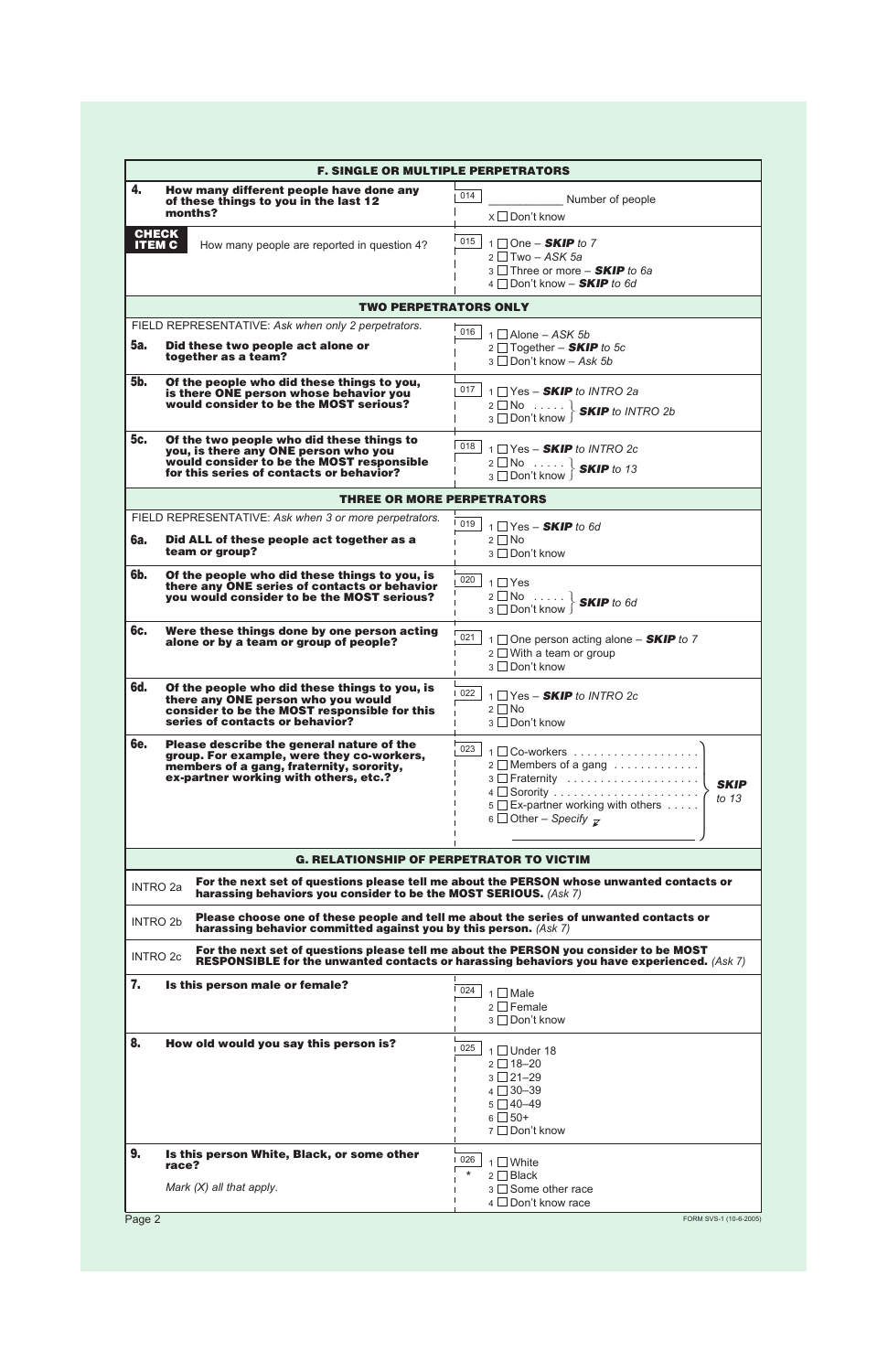| 10a. | What WAS the relationship of the person<br>who did (this/these things) to you when<br>the contacts or behavior first began?                                 | <b>RELATIVE</b><br><b>OFFENDER WAS THE RESPONDENT'S</b>                                                                                                                                                                                                        |
|------|-------------------------------------------------------------------------------------------------------------------------------------------------------------|----------------------------------------------------------------------------------------------------------------------------------------------------------------------------------------------------------------------------------------------------------------|
|      | FIELD REPRESENTATIVE - Record the<br>relationship AT THE TIME the unwanted contacts<br>or behavior began and not at the time of the<br><i>interview.</i>    | 027<br>$1 \square$ Spouse<br><b>SKIP</b> to 10c<br>2 □ Ex-spouse<br>3 Parent or step-parent<br>4 Own child or step-child<br><b>ASK</b><br>5 Brother/sister, step-brother/step-sister<br>10 <sub>b</sub><br>6 Other relative – Specify $\overline{\mathcal{L}}$ |
|      |                                                                                                                                                             | <b>NONRELATIVE</b>                                                                                                                                                                                                                                             |
|      |                                                                                                                                                             | <b>OFFENDER WAS THE RESPONDENT'S</b>                                                                                                                                                                                                                           |
|      |                                                                                                                                                             | $7 \Box$ Boyfriend or girlfriend $\ldots \ldots \ldots$<br>8 □ Ex-boyfriend or ex-girlfriend<br><b>ASK</b><br>9 Friend or ex-friend<br>10 <sub>b</sub><br>10 Acquaintance                                                                                      |
|      |                                                                                                                                                             | 11 $\Box$ Roommate, housemate, boarder - <b>SKIP</b> to 10c                                                                                                                                                                                                    |
|      |                                                                                                                                                             | 12 Schoolmate<br>$13 \Box$ Neighbor $\ldots \ldots \ldots \ldots \ldots$<br>14 Customer/client<br>$15 \square$ Student<br>17 Supervisor<br><b>SKIP</b><br>18 $\Box$ Co-worker<br>to $11$<br>20 Other nonrelative – Specify $\bar{z}$                           |
|      |                                                                                                                                                             | 21 □ Unable to identify the person                                                                                                                                                                                                                             |
| 10b. | Did this person ever live with you?                                                                                                                         | 028<br>$1 \square$ Yes<br>$2 \Box$ No – <b>SKIP</b> to 11                                                                                                                                                                                                      |
| 10c. | Did the unwanted contacts or behavior<br>start while this person was STILL living<br>with you?                                                              | 029<br>$1 \square$ Yes<br>$2 \square$ No                                                                                                                                                                                                                       |
| 11.  | In the last 12 months, when these acts<br>were committed against you was this<br>person employed or unemployed?<br>FIELD REPRESENTATIVE - If the respondent | 030<br>$1 \square$ Employed<br>$2 \Box$ Unemployed<br>3 □ Sometimes employed/sometimes unemployed                                                                                                                                                              |
|      | mentions illegal activities, mark box 2, Unemployed.                                                                                                        | 4 □ Don't know                                                                                                                                                                                                                                                 |
| 12.  | To your knowledge has this person been<br>arrested or had past problems with the law<br><b>NOT including routine traffic stops and</b><br>parking tickets?  | 031<br>$1 \square$ Yes<br>$2 \square$ No<br>3 □ Don't know                                                                                                                                                                                                     |
|      |                                                                                                                                                             | <b>H. ONSET, DURATION, DESISTANCE</b>                                                                                                                                                                                                                          |
| 13.  | How long ago did you realize these things<br>were happening to you?                                                                                         | 032<br>Days (1-6)<br><b>OR</b>                                                                                                                                                                                                                                 |
|      |                                                                                                                                                             | 033<br>Weeks (1-3)                                                                                                                                                                                                                                             |
|      |                                                                                                                                                             | <b>OR</b>                                                                                                                                                                                                                                                      |
|      |                                                                                                                                                             | 034<br>Months (1-11)                                                                                                                                                                                                                                           |
|      |                                                                                                                                                             | <b>OR</b>                                                                                                                                                                                                                                                      |
|      |                                                                                                                                                             | 035<br>Years (Round to the nearest whole year)<br><b>OR</b>                                                                                                                                                                                                    |
|      |                                                                                                                                                             | 036<br>Since<br>Enter month $(1-12)$                                                                                                                                                                                                                           |
|      |                                                                                                                                                             | 154<br>Enter day $(1-31)$                                                                                                                                                                                                                                      |
|      |                                                                                                                                                             | 155<br>Enter year (1905-2006)                                                                                                                                                                                                                                  |
|      |                                                                                                                                                             | <b>OR</b>                                                                                                                                                                                                                                                      |
|      |                                                                                                                                                             | 037<br>x □ Don't know                                                                                                                                                                                                                                          |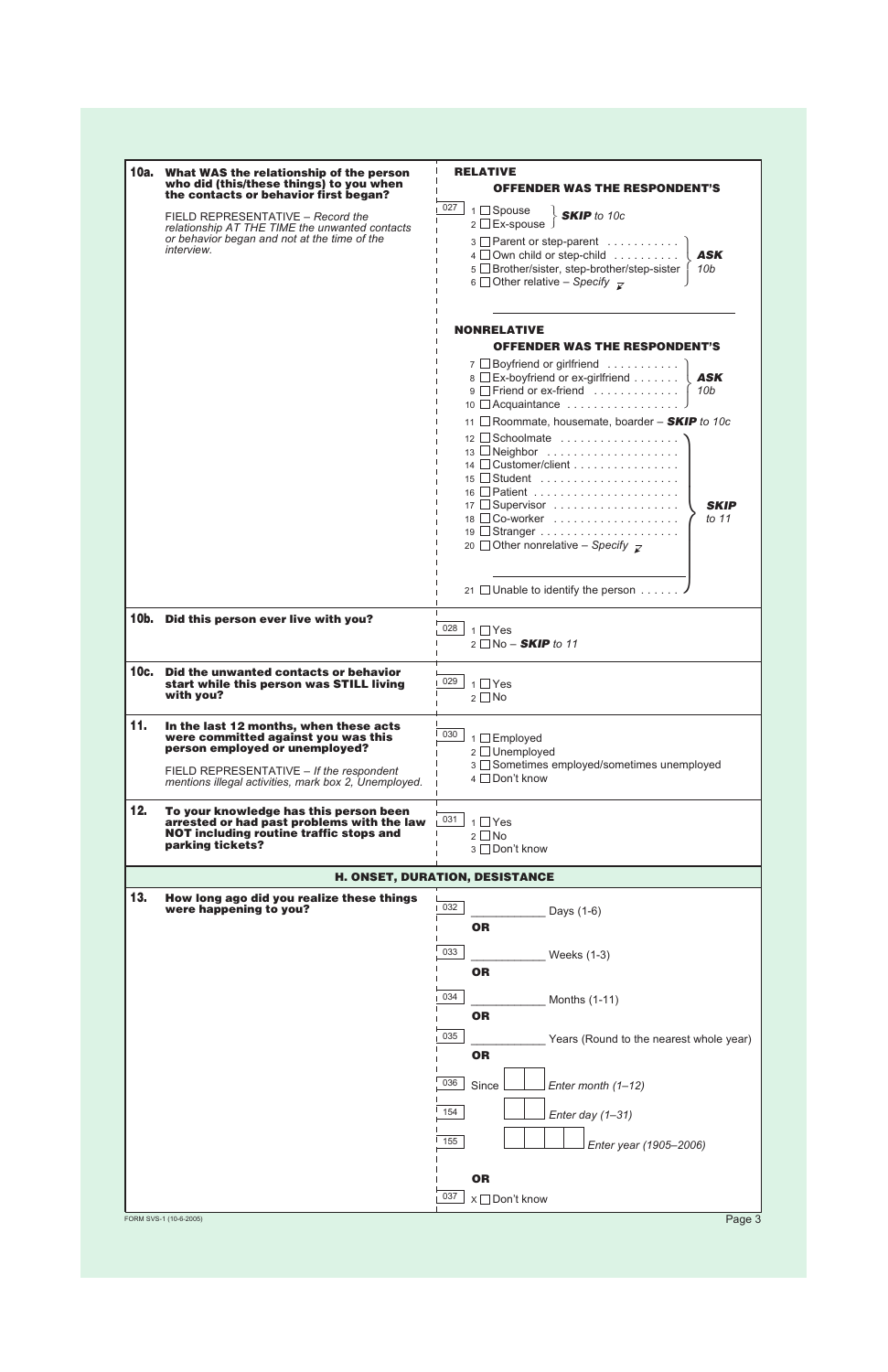| 14.                          | Why do you think (this person/these people)<br>started doing these things to you? Any<br>other reasons?<br>Mark $(X)$ all that apply.                                                                                                                                              | 038<br>$\frac{1}{1}$ For retaliation, to scare me, perpetrator<br>was angry, out of spite<br>$\star$<br>$2 \square$ To catch me doing something<br>$3 \square$ To control me, perpetrator was jealous,<br>possessive, or insecure<br>$4\Box$ To keep me in the relationship, to keep me<br>from leaving, because I left the perpetrator<br>$5 \Box$ Perpetrator thought I liked the attention<br>$6 \Box$ Perpetrator was an alcoholic or drug abuser<br>$7 \Box$ Perpetrator was mentally ill or emotionally unstable<br>039<br>$8 \Box$ Perpetrator liked the attention<br>$\star$<br>9 □ Perpetrator liked me, found me attractive, had a<br>crush on me<br>10 □ Perpetrator had different cultural beliefs or<br>background<br>$\overline{040}$ 11 $\Box$ Proximity, convenience, because I was alone<br>12 Other – Specify $\overline{z}$<br>13 $\Box$ Don't know |
|------------------------------|------------------------------------------------------------------------------------------------------------------------------------------------------------------------------------------------------------------------------------------------------------------------------------|------------------------------------------------------------------------------------------------------------------------------------------------------------------------------------------------------------------------------------------------------------------------------------------------------------------------------------------------------------------------------------------------------------------------------------------------------------------------------------------------------------------------------------------------------------------------------------------------------------------------------------------------------------------------------------------------------------------------------------------------------------------------------------------------------------------------------------------------------------------------|
| <b>INTRO3</b>                |                                                                                                                                                                                                                                                                                    | Now I would like you to focus on the series of unwanted contacts or harassing<br>behavior committed against you by (this person/these people) in the last 12 months.                                                                                                                                                                                                                                                                                                                                                                                                                                                                                                                                                                                                                                                                                                   |
| <b>CHECK</b><br><b>ITEMD</b> | Is 1 or more years entered in question 13?                                                                                                                                                                                                                                         | $1 \square$ Yes - ASK 15<br>042<br>2 $\Box$ No – <b>SKIP</b> to 16                                                                                                                                                                                                                                                                                                                                                                                                                                                                                                                                                                                                                                                                                                                                                                                                     |
| 15.                          | In the last 12 months (has this person/have<br>any of these people) done any of the<br>following: (Read answer categories) -<br>Mark $(X)$ all that apply.                                                                                                                         | 043<br>$\frac{1}{1}$ Made unwanted phone calls to you or<br>left messages?<br>$\star$<br>2 Sent unsolicited or unwanted letters,<br>e-mails, or other forms of written<br>correspondence or communication?<br>3 Followed or spied on you?<br>$4\Box$ Waited inside or outside places for you<br>such as your home, school, workplace,<br>or recreation place?<br>$5\Box$ Showed up at places where you were<br>even though he or she had no business<br>being there?<br>$6 \square$ Left unwanted items, presents, or flowers?<br>7 Posted information or spread rumors about<br>044<br>you on the Internet, in a public place, or by<br>$\star$<br>word of mouth?<br>8 □ None of the above                                                                                                                                                                            |
| 16.                          | During the last 12 months, did (this<br>person/these people) use or attempt to use<br>your personal information WITHOUT your<br>permission to                                                                                                                                      |                                                                                                                                                                                                                                                                                                                                                                                                                                                                                                                                                                                                                                                                                                                                                                                                                                                                        |
|                              | a. Charge items to your credit card?<br>b. Open or close an account in your name?<br>c. Take money from your accounts?                                                                                                                                                             | 045<br>$1 \square$ Yes<br>$2 \Box$ No<br>$3 \Box$ Don't know<br>046<br>$1 \square$ Yes<br>$2 \square$ No<br>3 □ Don't know<br>047<br>$1 \square$ Yes<br>$2 \Box$ No<br>3 □ Don't know                                                                                                                                                                                                                                                                                                                                                                                                                                                                                                                                                                                                                                                                                  |
| 17.                          | During the last 12 months, did (this person/<br>these people) use any of the following<br>methods of Internet communication to<br>harass or threaten you<br>b. Instant messenger?<br>c. Chat rooms?<br>d. Blogs, message or bulletin boards?<br>e. Other Internet sites about you? | 048<br>$2 \Box$ No<br>3 □ Don't know<br>$1$ Yes<br>049<br>$1 \square$ Yes<br>$2 \Box$ No<br>3 □ Don't know<br>050<br>$1 \Box Y$ es<br>$2 \Box$ No<br>3 □ Don't know<br>051<br>$1 \square$ Yes<br>3 □ Don't know<br>$2 \Box$ No<br>052<br>$1$ $\Box$ Yes<br>$2 \Box$ No<br>$3 \Box$ Don't know                                                                                                                                                                                                                                                                                                                                                                                                                                                                                                                                                                          |
| 18.                          | During the last 12 months, did (this person/<br>these people) use any of the following<br>electronic devices to track or monitor your<br>behavior                                                                                                                                  |                                                                                                                                                                                                                                                                                                                                                                                                                                                                                                                                                                                                                                                                                                                                                                                                                                                                        |
|                              | a. Video or digital cameras?<br>b. Computer programs which retrace or<br>monitor your use, such as Spyware?<br>c. Electronic listening devices or bugs?<br>d. Global Positioning Systems<br>(also known as GPS)?                                                                   | 053<br>$1$ $\Box$ Yes<br>$2 \square$ No<br>$3 \Box$ Don't know<br>054<br>$1 \square$ Yes<br>$2 \Box$ No<br>3 □ Don't know<br>055<br>$1$ $\Box$ Yes<br>$2 \square$ No<br>3 □ Don't know<br>056<br>$1$ $\Box$ Yes<br>$2 \Box$ No<br>3 □ Don't know                                                                                                                                                                                                                                                                                                                                                                                                                                                                                                                                                                                                                       |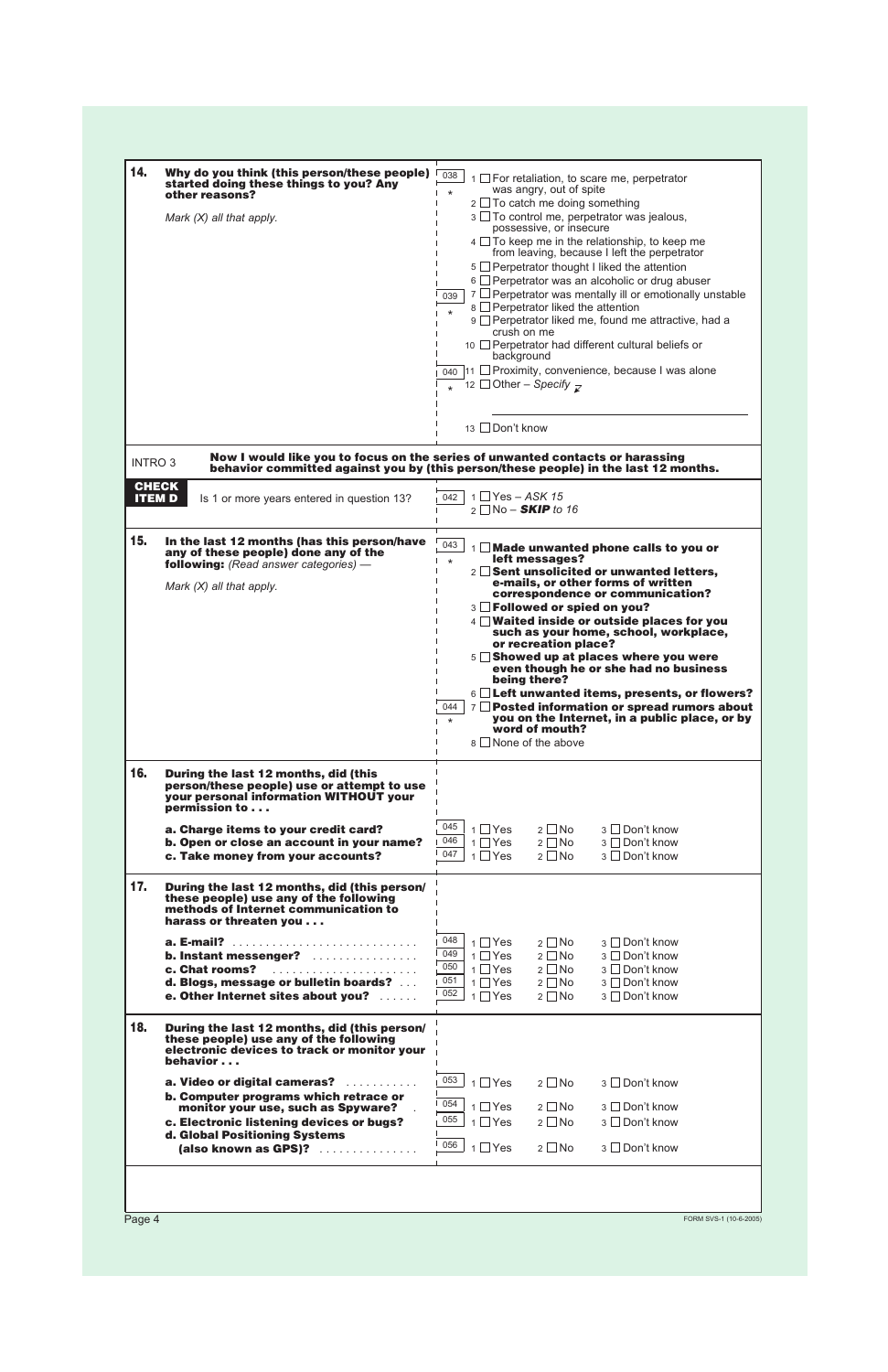|             | 19a. In the last 12 months, about<br>how often would you say the<br>unwanted contacts or<br>behavior occurred? Would you<br>$say -$<br>(Read answer categories) -                                                                                                     | 057<br>$1 \square$ Once or twice a year? $\ldots \square$<br>2 Once or twice a month? $\begin{array}{ c c c c c }\n\hline\n2 & \text{Once or twice a month?} \end{array}$ SKIP to 20a<br>3 □ Once or twice a week?<br>4 Almost every day?<br>$5 \Box$ At least once a day? - ASK 19b<br>6 $\Box$ No set pattern or sporadically? – SKIP to 19c<br>7 Don't know - <b>SKIP</b> to 20a                                                                                                                                                                                                                                                                                                                                                                                                                                                                                                                                          |
|-------------|-----------------------------------------------------------------------------------------------------------------------------------------------------------------------------------------------------------------------------------------------------------------------|------------------------------------------------------------------------------------------------------------------------------------------------------------------------------------------------------------------------------------------------------------------------------------------------------------------------------------------------------------------------------------------------------------------------------------------------------------------------------------------------------------------------------------------------------------------------------------------------------------------------------------------------------------------------------------------------------------------------------------------------------------------------------------------------------------------------------------------------------------------------------------------------------------------------------|
| 19b.        | In the last 12 months, how<br>many times a day did the<br>unwanted contacts or<br><b>behavior occur?</b>                                                                                                                                                              | 058                                                                                                                                                                                                                                                                                                                                                                                                                                                                                                                                                                                                                                                                                                                                                                                                                                                                                                                          |
|             | 19c. In the last 12 months, how<br>many times did the unwanted<br>contacts or behavior occur?                                                                                                                                                                         | 059<br>Number of times (1-996)<br>x □ Don't know                                                                                                                                                                                                                                                                                                                                                                                                                                                                                                                                                                                                                                                                                                                                                                                                                                                                             |
| 20a.        | Now I am going to read you a<br>list of things that people might<br>do to protect themselves or<br>stop the behaviors from<br>continuing. In the last 12<br>months, have you done any of<br>the following -<br>(Read answer categories)<br>Mark $(X)$ all that apply. | Change day-to-day activities<br>060<br>1 Take time off from work or school?<br>$2 \square$ Change or quit a job or school?<br>$\star$<br>$3 \square$ Change the way you went to work or school?<br>4 Avoid relatives, friends, or holiday celebrations?<br>$5\Box$ Change your usual activities outside of work or school?<br>$6\Box$ Stay with friends or relatives or had them stay with you?<br>7 Alter your appearance to be unrecognizable?<br>061<br>8 Take self-defense or martial arts classes?<br>$\star$<br>9 Get pepper spray?<br>10 Get a gun?<br>11 Get any other kind of weapon?<br>062<br>$^\star$<br><b>Change Personal Information</b><br>12 Change your social security number?<br>13 Change e-mail address?<br>14 Change telephone numbers?<br>063<br>15 <sup>15</sup> Install caller ID or call blocking systems?<br>16 Change or install new locks or a security system?<br>$17 \Box$ None of the above |
| 20b.        | Some people might ask others<br>for help in order to protect<br>themselves or to stop the<br>behaviors from continuing. In<br>the last 12 months, did you -<br>(Read answer categories)<br>Mark $(X)$ all that apply.                                                 | 064<br>1 Enlist the help of friends or family?<br>$2 \square$ Ask people not to release information about you?<br>$^{\star}$<br>$3 \Box$ Hire a private investigator?<br>4 Talk to an attorney?<br>$5 \square$ Contact victim services, a shelter, or help line?<br>$6\Box$ Obtain a restraining, protection, or stay-away order?<br>7 Talk to a mental health professional?<br>065<br>8 Talk to a doctor or nurse?<br>$\star$<br>9 Talk to your clergy or faith leader?<br>10 Talk to your boss or employer?<br>11 Contact your building or office security person?<br>066<br>$12 \Box$ None of the above<br>$\star$                                                                                                                                                                                                                                                                                                        |
| 20c.        | In the last 12 months, in order<br>to protect yourself or stop this<br>behavior from continuing, did<br>you move?                                                                                                                                                     | 067<br>$1$ $\Box$ Yes<br>$2 \Box$ No – <b>SKIP</b> to 21a                                                                                                                                                                                                                                                                                                                                                                                                                                                                                                                                                                                                                                                                                                                                                                                                                                                                    |
| <b>20d.</b> | <b>Did you move to</b> $-$ (Read answer<br>categories)<br>Mark $(X)$ all that apply.                                                                                                                                                                                  | 068<br>$1 \square$ A different house/apartment but in the same area?<br>$2 \Box$ A different city or state?<br>$\star$<br>3 A shelter or safe house?<br>4 Some other place? – Specify $\overline{\chi}$                                                                                                                                                                                                                                                                                                                                                                                                                                                                                                                                                                                                                                                                                                                      |
|             | 21a. Are the unwanted contacts or<br>behaviors still going on?                                                                                                                                                                                                        | 069<br>1 $\Box$ Yes – <b>SKIP</b> to INTRO 4<br>$2 \Box$ No - Ask 21b<br>$3 \Box$ Don't know – <b>SKIP</b> to INTRO 4                                                                                                                                                                                                                                                                                                                                                                                                                                                                                                                                                                                                                                                                                                                                                                                                        |
|             |                                                                                                                                                                                                                                                                       |                                                                                                                                                                                                                                                                                                                                                                                                                                                                                                                                                                                                                                                                                                                                                                                                                                                                                                                              |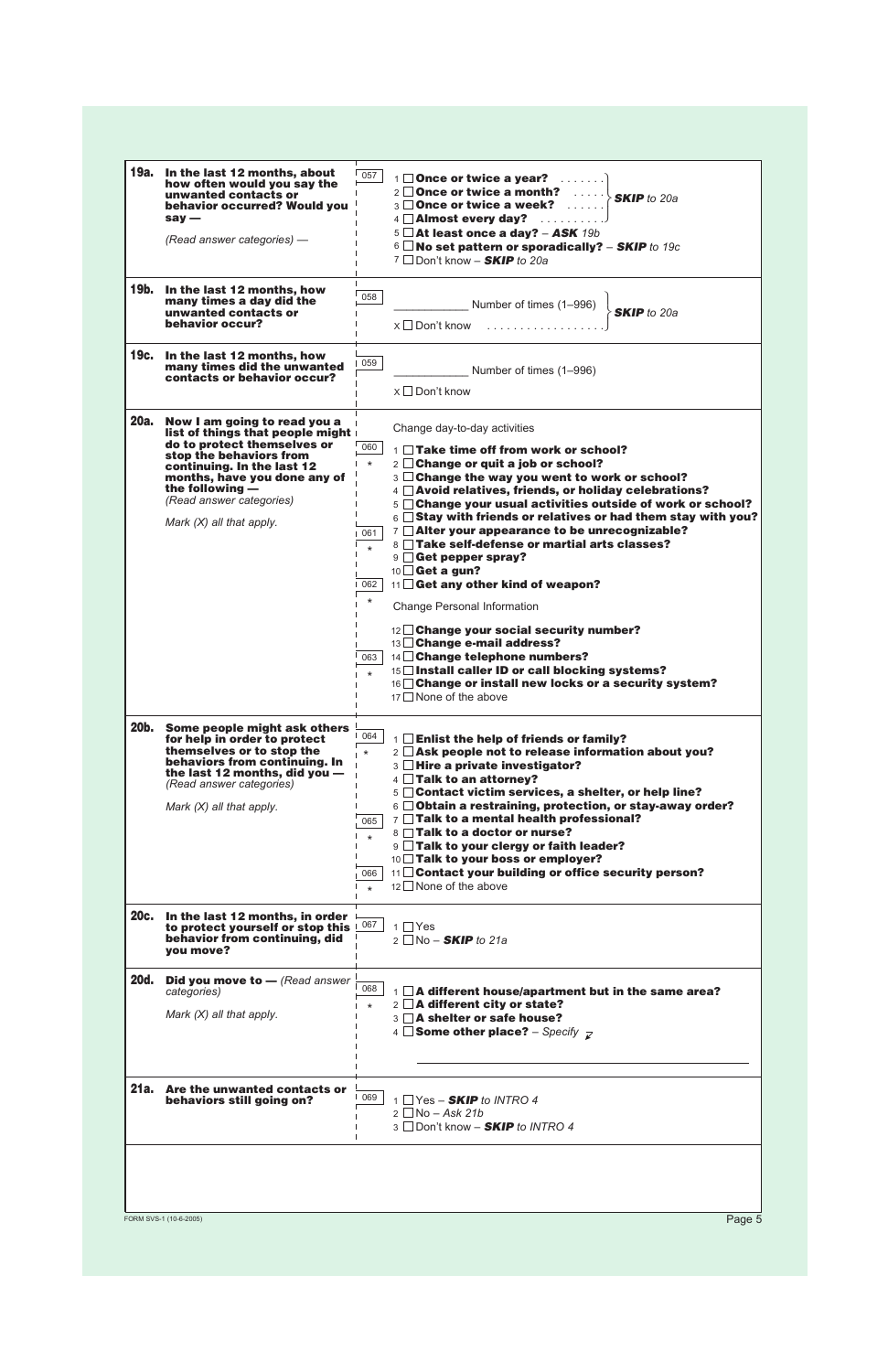|                               | 21b. Why do you think the unwanted contacts<br>or behavior stopped? Anything else?                                                                                                                                                                                                                                                                             |                                             | <b>RESPONDENT TOOK MEASURES</b><br>The respondent:                                                                                                                                                                                                                                                                                       |
|-------------------------------|----------------------------------------------------------------------------------------------------------------------------------------------------------------------------------------------------------------------------------------------------------------------------------------------------------------------------------------------------------------|---------------------------------------------|------------------------------------------------------------------------------------------------------------------------------------------------------------------------------------------------------------------------------------------------------------------------------------------------------------------------------------------|
|                               | Mark $(X)$ all that apply.                                                                                                                                                                                                                                                                                                                                     | 070<br>$\star$                              | 1 □ Got a restraining, protection, or stay-away order<br>$2 \square$ Moved<br>3 □ Changed phone number or e-mail account<br>$4 \Box$ Talked to the perpetrator<br>$5 \square$ Got married or started a new relationship<br>with someone else                                                                                             |
|                               |                                                                                                                                                                                                                                                                                                                                                                | 071<br>$\star$<br>072<br>$\star$            | <b>PERPETRATOR STOPPED ACTS</b><br>The perpetrator:<br>$6 \square$ Was arrested or incarcerated<br>$7 \square$ Started a new relationship with someone else<br>$8 \Box$ Moved<br>$9 \Box$ Died<br>10 $\Box$ Got help/counseling<br><b>OTHERS INTERVENED</b><br>11 $\Box$ Police warned perpetrator<br>$12$ Friend or relative intervened |
|                               |                                                                                                                                                                                                                                                                                                                                                                | 073<br>$\star$                              | $13$ $\Box$ Employer intervened<br>14 □ School official, faculty, or staff intervened<br>15 Others – Specify $\overline{\phantom{a}}$                                                                                                                                                                                                    |
|                               |                                                                                                                                                                                                                                                                                                                                                                | 074                                         | <b>OTHER REASON</b><br>16 □ Don't know why it stopped<br>17 Other – Specify $\overline{z}$                                                                                                                                                                                                                                               |
|                               | <b>I. OTHER CRIMES AND INJURIES</b>                                                                                                                                                                                                                                                                                                                            |                                             |                                                                                                                                                                                                                                                                                                                                          |
| <b>INTRO 4</b>                | The next few questions are about other behaviors that may have been committed<br>against you in conjunction with those behaviors you have already told me about.                                                                                                                                                                                               |                                             |                                                                                                                                                                                                                                                                                                                                          |
| 22.                           | During the series of unwanted contacts or<br>behavior did this person do any of the<br>following in the last 12 months:<br>a. Illegally enter or attempt to enter your<br>house/apartment?<br>b. Illegally enter or attempt to enter your car?<br>c. Damage or attempt to damage or destroy<br>property belonging to you or someone<br>else in your household? | 075<br>076<br>077                           | $1 \square$ Yes<br>$2 \Box$ No<br>$1 \square$ Yes<br>$2 \square$ No<br>$1 \square Y$ es<br>$2 \square$ No                                                                                                                                                                                                                                |
| 23.                           | In order to frighten or intimidate you, did this<br>person ATTACK or ATTEMPT to ATTACK<br>a. A child?<br>b. Another family member?<br>c. A friend or co-worker?                                                                                                                                                                                                | 078<br>$\overline{079}$<br>$\overline{080}$ | $1 \square$ Yes<br>$2 \square$ No<br>$1 \square$ Yes<br>$2 \square$ No<br>$1 \square$ Yes<br>$2 \square$ No<br>$1 \square$ Yes<br>$2 \square$ No                                                                                                                                                                                         |
| 24.                           | During the last 12 months, did this person<br>ATTACK or ATTEMPT to ATTACK YOU by<br>a. Hitting, slapping, or knocking you down?<br>b. Choking or strangling you?<br>c. Raping or sexually assaulting you?<br>d. Attacking you WITH a weapon?<br>e. Chasing or dragging with a car?<br>f. Attacking you in some other way?                                      | 082<br>083<br>084<br>085<br>086<br>087      | $1 \square$ Yes<br>$2 \Box$ No<br>$1 \square$ Yes<br>$2 \square$ No<br>$1 \square$ Yes<br>$2 \square$ No<br>$1 \square$ Yes<br>$2 \square$ No<br>$1 \square$ Yes<br>$2 \square$ No<br>1 TYes - Specify $\overline{z}$<br>$2 \square$ No                                                                                                  |
| <b>CHECK</b><br><b>ITEM E</b> | In question 24, is box 1 (Yes) marked in<br>category "d" (Attacking you WITH a weapon)?                                                                                                                                                                                                                                                                        | 088                                         | $1$ $\Box$ Yes - ASK 25<br>$2 \square$ No – <b>SKIP</b> to CHECK ITEM F                                                                                                                                                                                                                                                                  |
| 25.                           | What was the weapon? Anything else?<br>Mark $(X)$ all that apply.                                                                                                                                                                                                                                                                                              | 089<br>$\star$                              | $1 \square$ Hand gun (pistol, revolver, etc.)<br>$2 \square$ Other gun (rifle, shotgun, etc.)<br>3 □ Knife<br>$4 \Box$ Other sharp object (scissors, ice pick, axe, etc.)<br>$5 \square$ Blunt object (rock, club, blackjack, etc.)<br>6 Other – Specify $\overline{\nu}$                                                                |
| <b>CHECK</b><br><b>ITEM F</b> | Is box 1 (Yes) marked in ANY category "a-d"<br>in question 24?                                                                                                                                                                                                                                                                                                 | 090                                         | $1 \square$ Yes - ASK 26<br>$2 \Box$ No - <b>SKIP</b> to 27                                                                                                                                                                                                                                                                              |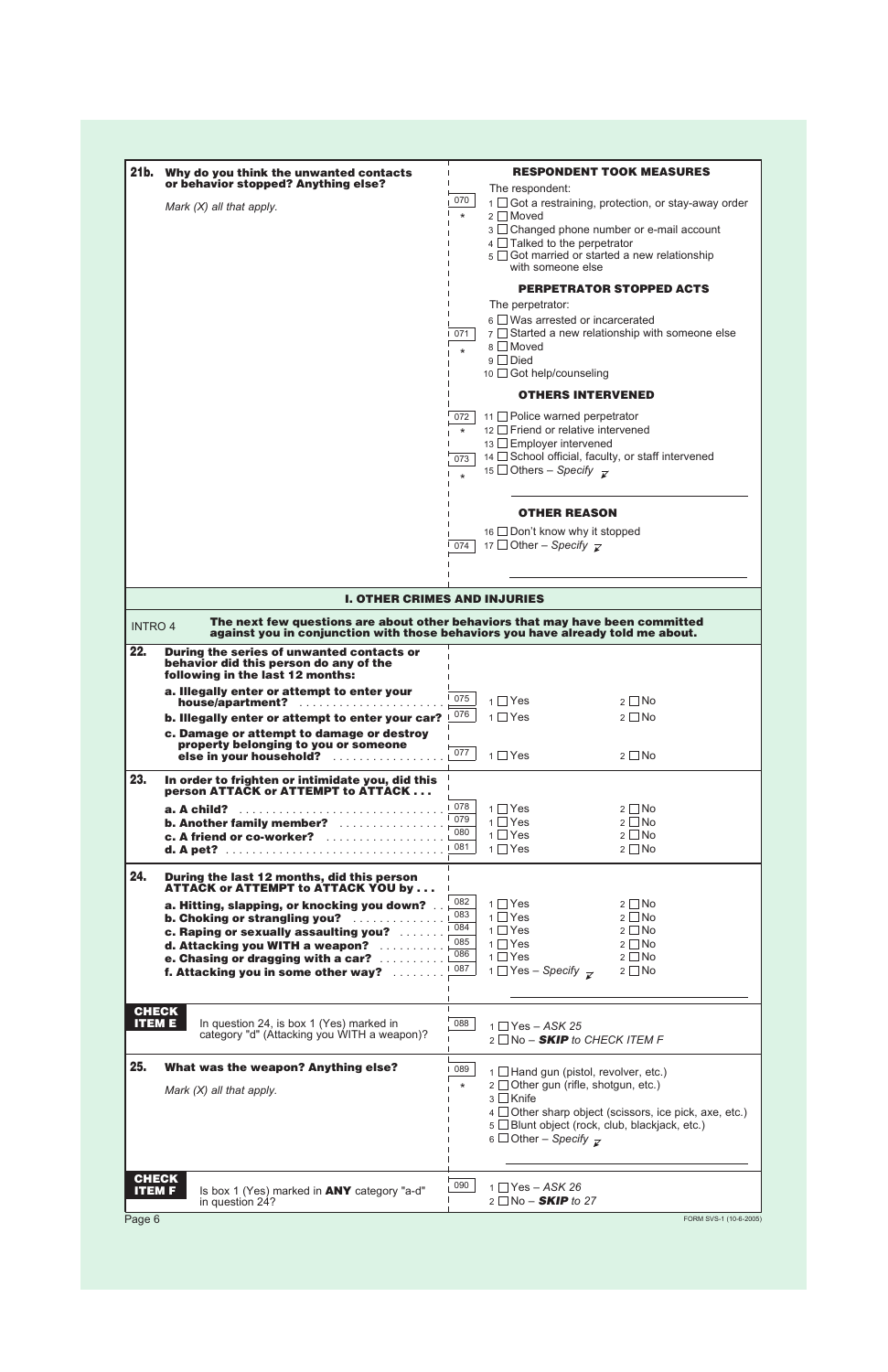| 26.  | What were the physical injuries YOU<br>suffered? Anything else?                                                                                                                                                                                                                                   | 091                                                                | $1 \square$ None                                                                                                                                                                                                                                                                                                                                                                                                                                                                                                                                                                                                                                                                       |
|------|---------------------------------------------------------------------------------------------------------------------------------------------------------------------------------------------------------------------------------------------------------------------------------------------------|--------------------------------------------------------------------|----------------------------------------------------------------------------------------------------------------------------------------------------------------------------------------------------------------------------------------------------------------------------------------------------------------------------------------------------------------------------------------------------------------------------------------------------------------------------------------------------------------------------------------------------------------------------------------------------------------------------------------------------------------------------------------|
|      | Mark $(X)$ all that apply.                                                                                                                                                                                                                                                                        | $\star$<br>092<br>$\star$<br>093                                   | $2 \square$ Raped<br>3 □ Attempted rape<br>$4 \square$ Sexual assault other than rape or attempted rape<br>$5 \square$ Knife or stab wounds<br>$6 \square$ Gun shot, bullet wounds<br>7 Broken bones or teeth knocked out<br>$8 \Box$ Internal injuries<br>9 □ Knocked unconscious<br>$10$ $\Box$ Bruises, black eye, cuts, scratches, swelling,<br>chipped teeth<br>11 Other – Specify $\overline{\mathcal{L}}$                                                                                                                                                                                                                                                                       |
| 27.  | (Other than the attacks or attempted<br>attacks you just told me about), during the<br>last 12 months, did this person THREATEN<br>to $\ldots$                                                                                                                                                    |                                                                    |                                                                                                                                                                                                                                                                                                                                                                                                                                                                                                                                                                                                                                                                                        |
|      | b. Rape or sexually assault you?<br>c. Harm you with a weapon?<br>d. Hit, slap, or harm you in some other way?<br>e. Harm or kidnap a child?<br>.<br>f. Harm another family member?<br>g. Harm a friend or co-worker?<br>i. Harm or kill (himself/herself)?<br>j. Threaten you in some other way? | 094<br>095<br>096<br>097<br>098<br>099<br>100<br>101<br>102<br>103 | $1 \square$ Yes<br>$2 \square$ No<br>1 □ Yes<br>$2 \Box$ No<br>1 □ Yes<br>$2 \square$ No<br>$1 \square Y$ es<br>$2 \Box$ No<br>1 □ Yes<br>$2 \Box$ No<br>$1 \square$ Yes<br>$2 \square$ No<br>1 □ Yes<br>$2 \square$ No<br>1 □ Yes<br>$2 \square$ No<br>$1 \square$ Yes<br>$2 \square$ No<br>1 TYes - Specify $\overline{z}$<br>$2 \square$ No                                                                                                                                                                                                                                                                                                                                         |
|      | <b>J. RESPONSE OF VICTIM</b>                                                                                                                                                                                                                                                                      |                                                                    |                                                                                                                                                                                                                                                                                                                                                                                                                                                                                                                                                                                                                                                                                        |
| 28a. | How did the behavior of (this person/these<br>persons) make you feel when it FIRST<br>started? Anything else?<br>(DO NOT read answer categories)<br>Mark $(X)$ all that apply.                                                                                                                    | 104<br>*<br>105<br>$\star$                                         | 1 □ ANXIOUS/CONCERNED<br>Uncomfortable<br>Worried<br>Creeped out<br>Uneasy<br><b>Nervous</b><br>On edge<br><b>Troubled</b><br>2 □ ANNOYED/ANGRY<br><b>Bothered</b><br>Mad<br><b>Furious</b><br>Upset<br>Aggravated<br>3 □ FRIGHTENED<br>Scared<br><b>Threatened</b><br>Alarmed<br>Afraid<br>Panicked<br>Hyper-vigilant<br><b>Terrified</b><br>Paranoid<br>4 □ DEPRESSED<br>Sad<br>Hopeless<br>$5 \Box$ HELPLESS<br><b>Helpless</b><br>Couldn't do anything<br>Powerless<br>No one could help<br>Frustrated<br>$6 \square$ SICK<br><b>Stressed</b><br>Physically ill<br>7 □ SUICIDAL<br>Suicidal thoughts<br>Suicide attempts<br>$8 \square$ Some other way – Specify $\overline{\chi}$ |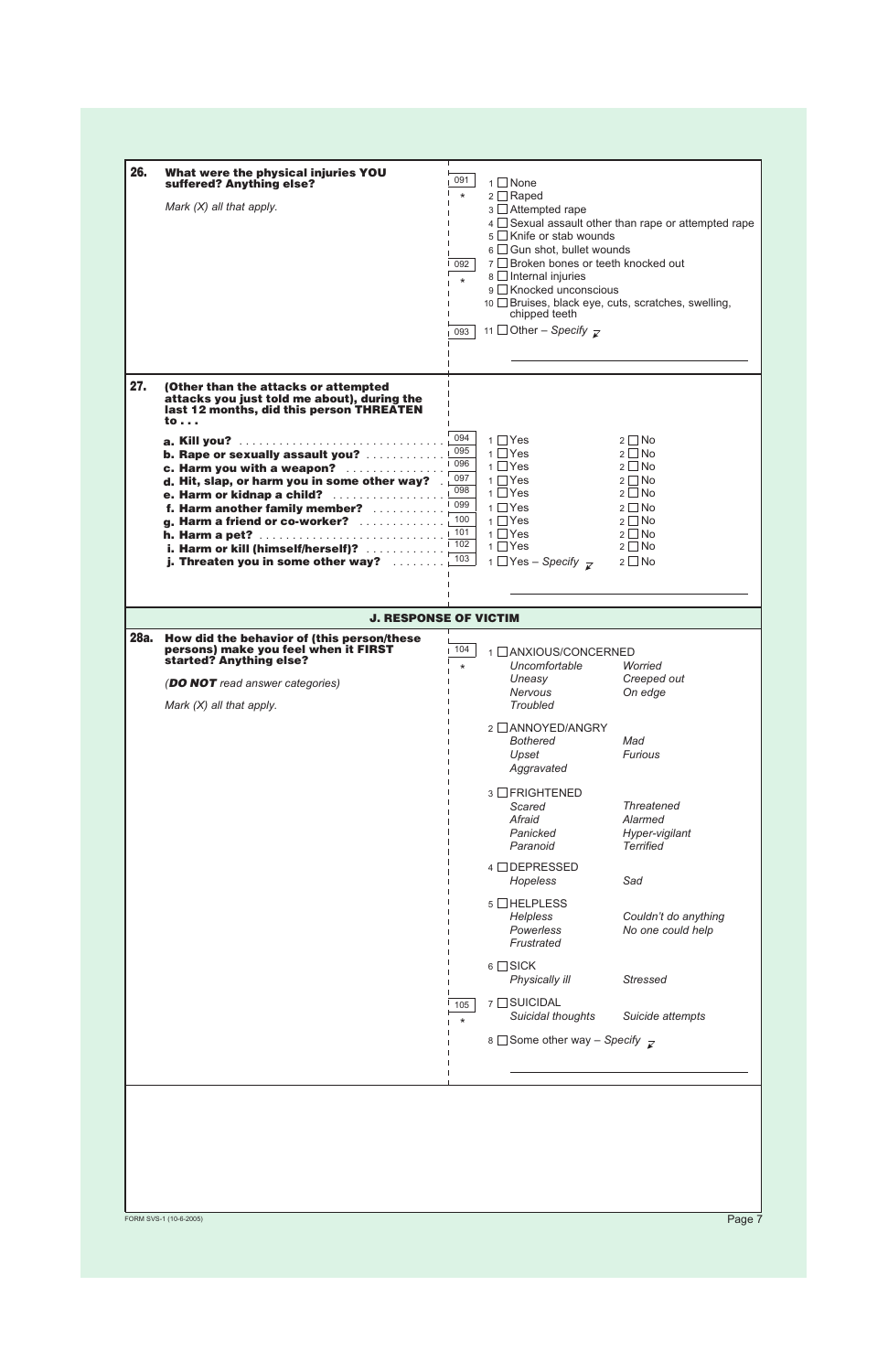| 28b.         | How did you feel as the behavior<br>progressed? Anything else?                                                                                        | 106                                                  | $0 \square$ No change in feelings                                                                                                                                                                                                                                                                                                                                                 |
|--------------|-------------------------------------------------------------------------------------------------------------------------------------------------------|------------------------------------------------------|-----------------------------------------------------------------------------------------------------------------------------------------------------------------------------------------------------------------------------------------------------------------------------------------------------------------------------------------------------------------------------------|
|              | (DO NOT read answer categories)                                                                                                                       | $\star$                                              | 1 □ ANXIOUS/CONCERNED<br>Uncomfortable<br>Worried                                                                                                                                                                                                                                                                                                                                 |
|              | Mark $(X)$ all that apply.                                                                                                                            |                                                      | Uneasy<br>Creeped out<br>Nervous<br>On edge<br>Troubled                                                                                                                                                                                                                                                                                                                           |
|              |                                                                                                                                                       |                                                      | 2 □ ANNOYED/ANGRY<br><b>Bothered</b><br>Mad<br>Upset<br><b>Furious</b><br>Aggravated                                                                                                                                                                                                                                                                                              |
|              |                                                                                                                                                       |                                                      | $3$ $\Box$ FRIGHTENED<br>Scared<br><b>Threatened</b><br>Afraid<br>Alarmed<br>Panicked<br>Hyper-vigilant<br><b>Terrified</b><br>Paranoid                                                                                                                                                                                                                                           |
|              |                                                                                                                                                       |                                                      | 4 □ DEPRESSED<br>Sad<br>Hopeless                                                                                                                                                                                                                                                                                                                                                  |
|              |                                                                                                                                                       |                                                      | $5$ $\Box$ HELPLESS<br><b>Helpless</b><br>Couldn't do anything<br>Powerless<br>No one could help<br>Frustrated                                                                                                                                                                                                                                                                    |
|              |                                                                                                                                                       | 107<br>$\star$                                       | $6 \square$ SICK<br>Physically ill<br><b>Stressed</b>                                                                                                                                                                                                                                                                                                                             |
|              |                                                                                                                                                       |                                                      | 7 □ SUICIDAL<br>Suicidal thoughts<br>Suicide attempts                                                                                                                                                                                                                                                                                                                             |
|              |                                                                                                                                                       |                                                      | 8 Some other way – Specify $\overline{\mathcal{L}}$                                                                                                                                                                                                                                                                                                                               |
| 29.          | What were you MOST afraid of happening<br>as these unwanted contacts or behavior<br>were occurring?<br>Mark all responses provided by the respondent. | $108$<br>$\star$<br>109<br>$\star$<br>110<br>$\star$ | $1 \Box$ Death<br>2 □ Physical/bodily harm<br>3 □ Harm or kidnap respondent's child<br>$4 \Box$ Harm current partner/boyfriend/girlfriend<br>$5 \Box$ Harm other family members<br>$6 \Box$ Loss of job<br>7 □ Loss of freedom<br>8 □ Behavior would never stop<br>9 General fear of not knowing what might<br>happen next<br>10 □ Lose mind<br>11 Other – Specify $\overline{z}$ |
|              |                                                                                                                                                       |                                                      | 12 □ Don't know                                                                                                                                                                                                                                                                                                                                                                   |
|              | <b>K. CRIMINAL JUSTICE AND OTHER RESPONSE</b>                                                                                                         |                                                      |                                                                                                                                                                                                                                                                                                                                                                                   |
| <b>30a.</b>  | During the last 12 months did you or<br>someone else call or contact the police<br>to report any of these unwanted contacts<br>or behavior?           | 111                                                  | $1 \square$ Yes<br>$2 \Box$ No - <b>SKIP</b> to 31                                                                                                                                                                                                                                                                                                                                |
| 30b.         | How many times did you or someone else<br>call or contact the police to report these<br>unwanted contacts or behavior during the<br>last 12 months?   | 112                                                  | Number of times (1-996)<br><b>SKIP</b> to 32<br>X □ Don't know                                                                                                                                                                                                                                                                                                                    |
| <b>Notes</b> |                                                                                                                                                       |                                                      |                                                                                                                                                                                                                                                                                                                                                                                   |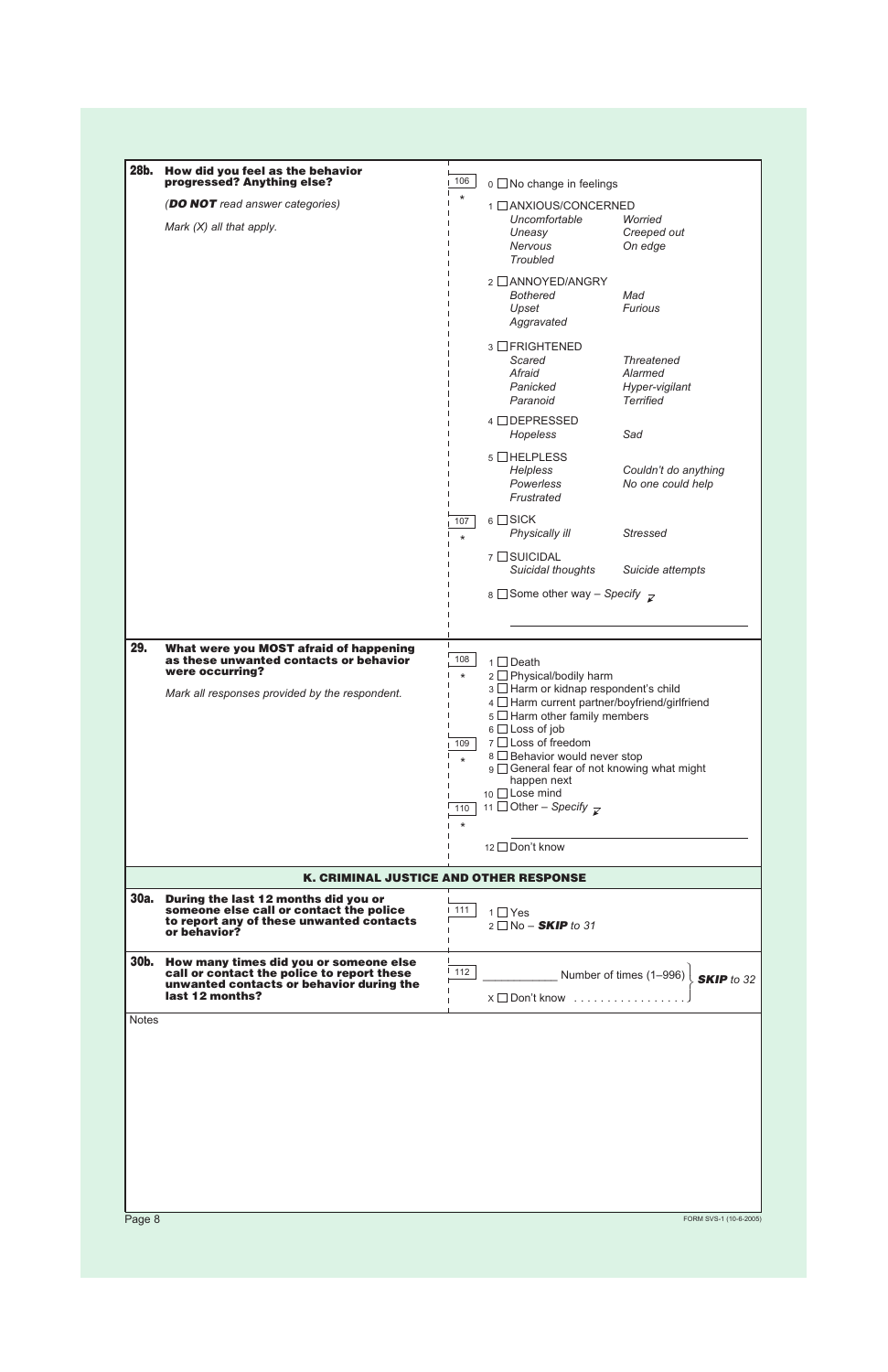| 31.                           | What was the reason the                                                                                                                                                                                                                    | <b>DEALT WITH IN ANOTHER WAY</b>                                                              |                                                                                                                                                                                                                                                                                                                                                                                                                                                                                                                                                                                                                                                                                                                                                                                                                                                                                                                                                                                                                                                                                                                                                                                                                                                                                                                                                                                              |
|-------------------------------|--------------------------------------------------------------------------------------------------------------------------------------------------------------------------------------------------------------------------------------------|-----------------------------------------------------------------------------------------------|----------------------------------------------------------------------------------------------------------------------------------------------------------------------------------------------------------------------------------------------------------------------------------------------------------------------------------------------------------------------------------------------------------------------------------------------------------------------------------------------------------------------------------------------------------------------------------------------------------------------------------------------------------------------------------------------------------------------------------------------------------------------------------------------------------------------------------------------------------------------------------------------------------------------------------------------------------------------------------------------------------------------------------------------------------------------------------------------------------------------------------------------------------------------------------------------------------------------------------------------------------------------------------------------------------------------------------------------------------------------------------------------|
|                               | unwanted contacts or behavior<br>were not reported to the police?<br>(Can you tell me a little more?)<br><b>Any other reason?</b>                                                                                                          | 113<br>$\star$                                                                                | $1 \square$ Reported to another official (guard, apt. manager,<br>employer, hospital, school official, military, etc.)<br>$2 \Box$ Private or personal matter (handled myself<br>or family member handled it)                                                                                                                                                                                                                                                                                                                                                                                                                                                                                                                                                                                                                                                                                                                                                                                                                                                                                                                                                                                                                                                                                                                                                                                |
|                               | Mark $(X)$ all that apply.                                                                                                                                                                                                                 |                                                                                               | <b>NOT IMPORTANT ENOUGH TO RESPONDENT</b>                                                                                                                                                                                                                                                                                                                                                                                                                                                                                                                                                                                                                                                                                                                                                                                                                                                                                                                                                                                                                                                                                                                                                                                                                                                                                                                                                    |
|                               | STRUCTURED PROBE -<br>Was the reason because you dealt<br>with it another way, it wasn't<br>important enough to you, police<br>couldn't do anything, police<br>wouldn't help, you feared the<br>person, or was there some other<br>reason? | 114<br>$\star$<br>115<br>$\star$<br>116<br>$\star$<br>117<br>$\star$<br>118<br>$\star$<br>119 | 3 □ Too minor, not a police matter, not serious enough<br>$4 \square$ Not clear it was a crime or that harm was intended<br><b>POLICE COULDN'T DO ANYTHING</b><br>5 Didn't find out until too late<br>$6 \square$ Could not find or identify offender<br>$7 \square$ Had no legal authority<br>8 □ Lacked or had incorrect restraining,<br>protection, or stay-away order<br>9 □ Not enough evidence/lack of proof<br><b>POLICE WOULDN'T HELP</b><br>10 □ Police wouldn't believe respondent<br>11 $\Box$ Police would think it was respondent's fault<br><b>SKIP</b><br>12 $\Box$ Police didn't think it was important enough,<br>to 34<br>wouldn't want to be bothered or get involved<br>13 $\Box$ Perpetrator was a police officer, justice officer<br>$14$ $\Box$ Police would be inefficient, ineffective<br>$15$ $\Box$ Had previous negative experience with the police<br><b>FEARED PERPETRATOR</b><br>$16$ $\Box$ Afraid of reprisal or escalation of behavior by<br>the perpetrator or others<br><b>OTHER REASONS</b><br>17 □ Felt ashamed or embarrassed<br>18 $\Box$ Didn't want perpetrator to get in trouble with the law<br>19 Perpetrator was (ex)spouse or (ex)partner<br>20 $\Box$ Respondent moved away<br>21 Perpetrator moved away<br>$22 \Box$ For the sake of the children<br>23 □ Contacts/behavior stopped<br>24 Other – Specify $\overline{z}$<br>25 □ Don't know |
|                               |                                                                                                                                                                                                                                            |                                                                                               |                                                                                                                                                                                                                                                                                                                                                                                                                                                                                                                                                                                                                                                                                                                                                                                                                                                                                                                                                                                                                                                                                                                                                                                                                                                                                                                                                                                              |
| 32.                           | During the last 12 months, who reported<br>(the/these) unwanted contacts or<br>behavior to the police? Anyone else?<br>Mark $(X)$ all that apply.                                                                                          |                                                                                               | 120<br>$1 \square$ Respondent<br>$2 \Box$ Friend, neighbor<br>$\star$<br>3 Respondent's family, in-laws, spouse,<br>children, relatives, girl/boyfriend, partner<br>4 □ Doctor, nurse<br>5 □ Clergy, Priest, Pastor<br>$_6$ $\Box$ Social worker, counselor, other mental<br>health professional<br>7 School official, faculty, or staff<br>121<br>8 □ Boss, employer, co-worker<br>$\star$<br>$9 \square$ Stranger, bystander<br>10 Security guard, security department<br>11 Other – Specify $\overline{\mathscr{L}}$<br>122<br>$\star$<br>$\Box$ Don't know<br>12 <sup>1</sup>                                                                                                                                                                                                                                                                                                                                                                                                                                                                                                                                                                                                                                                                                                                                                                                                            |
| <b>CHECK</b><br><b>ITEM G</b> | Is "1" time entered in question 30b?                                                                                                                                                                                                       |                                                                                               | 123<br>$1 \square$ Yes - ASK 33b                                                                                                                                                                                                                                                                                                                                                                                                                                                                                                                                                                                                                                                                                                                                                                                                                                                                                                                                                                                                                                                                                                                                                                                                                                                                                                                                                             |
| 33a.                          | The last time the police were contacted,                                                                                                                                                                                                   |                                                                                               | $2 \square$ No - ASK 33a<br>124<br>$1 \square$ Took a report $\ldots \ldots \ldots \ldots \ldots$                                                                                                                                                                                                                                                                                                                                                                                                                                                                                                                                                                                                                                                                                                                                                                                                                                                                                                                                                                                                                                                                                                                                                                                                                                                                                            |
| 33b.                          | what did they do? Anything else?<br>When the police were contacted, what                                                                                                                                                                   |                                                                                               | $2 \Box$ Talked to or warned perpetrator $\dots$<br>$\star$<br>$3$ $\Box$ Arrested the perpetrator or took the                                                                                                                                                                                                                                                                                                                                                                                                                                                                                                                                                                                                                                                                                                                                                                                                                                                                                                                                                                                                                                                                                                                                                                                                                                                                               |
|                               | did they do? Anything else?<br>Mark $(X)$ all that apply.                                                                                                                                                                                  |                                                                                               | perpetrator into custody<br>$4 \Box$ Told respondent to get a restraining,<br>protection, or stay-away order<br>5 Referred respondent to a court or<br>prosecutor's office<br><b>SKIP</b><br>$6 \square$ Referred respondent to services,<br>to 34<br>such as victim assistance<br>$7 \square$ Gave respondent advice on how to<br>125<br>$\star$<br>$8 \Box$ Took respondent to another location<br>such as a hospital or shelter<br>$9$ $\Box$ Asked for more information/evidence .<br>$10 \Box$ Don't know $\dots \dots \dots$<br>11 $\Box$ Took no action – ASK 33c                                                                                                                                                                                                                                                                                                                                                                                                                                                                                                                                                                                                                                                                                                                                                                                                                     |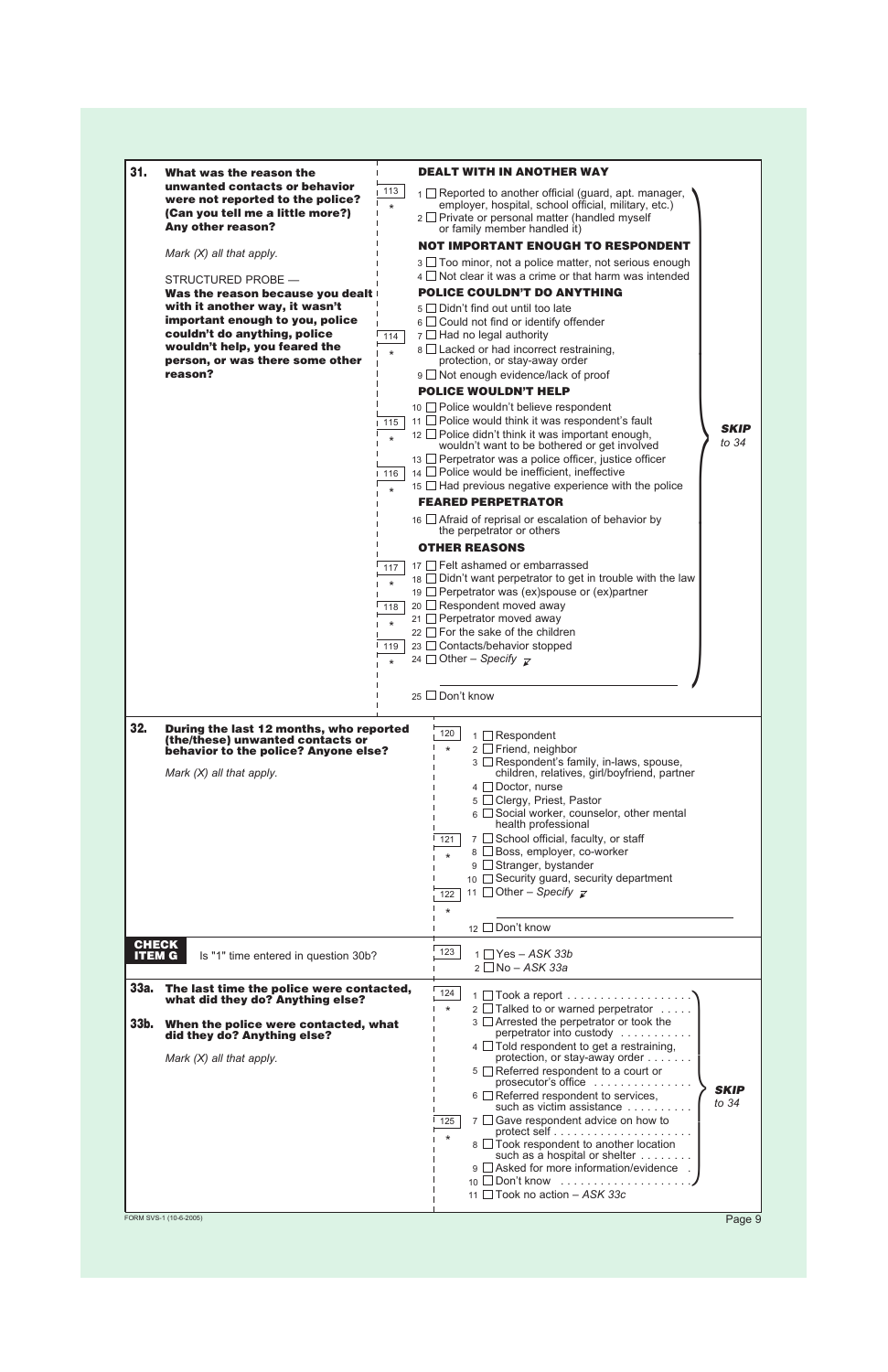| 33c. | Why do YOU think the police took no<br>action? Any other reason?                                                                                                                               | The police                                                                                                                                                                                                                                                                                                                                                                                                                                                                                                                                                                                                                                                           |
|------|------------------------------------------------------------------------------------------------------------------------------------------------------------------------------------------------|----------------------------------------------------------------------------------------------------------------------------------------------------------------------------------------------------------------------------------------------------------------------------------------------------------------------------------------------------------------------------------------------------------------------------------------------------------------------------------------------------------------------------------------------------------------------------------------------------------------------------------------------------------------------|
|      | Mark $(X)$ all that apply.                                                                                                                                                                     | 126<br>$1 \square$ Didn't find out until too late<br>$\star$<br>$2 \square$ Could not find or identify offender<br>3 □ Had no legal authority<br>$4 \square$ Lacked or had incorrect restraining,<br>protection, or stay-away order<br>5 Didn't have enough evidence/lacked proof<br>$6 \Box$ Didn't believe respondent/take respondent<br>seriously<br>7 Thought it was respondent's fault<br>127<br>$8 \Box$ Didn't think it was important enough, didn't<br>$\star$<br>want be bothered or get involved<br>9 □ Were inefficient, ineffective<br>10 $\Box$ Perpetrator was a police officer, justice officer<br>11 Other – Specify $\overline{z}$<br>128<br>$\ast$ |
| 34.  | After the unwanted contacts or behavior<br>were reported to the police (the FIRST<br>TIME), did the situation get worse, get<br>better, or stay about the same?                                | 129<br>1 □ Got worse<br>$2 \square$ Got better<br>$3 \square$ Stayed about the same                                                                                                                                                                                                                                                                                                                                                                                                                                                                                                                                                                                  |
| 35.  | Were criminal charges filed against the<br>person(s) who committed these unwanted<br>contacts or behavior?                                                                                     | 130<br>$1 \square Y$ es<br>2 $\Box$ No $\ldots \ldots$ $\}$ <b>SKIP</b> to 38a                                                                                                                                                                                                                                                                                                                                                                                                                                                                                                                                                                                       |
| 36.  | What was the final outcome of the criminal<br>charges filed against the person(s) who<br>committed these unwanted contacts or<br><b>behavior? Anything else?</b><br>Mark $(X)$ all that apply. | 131<br>1 Still pending - <b>SKIP</b> to 38a<br>2 □ Dismissed/not guilty<br>$\star$<br>3 □ Convicted/guilty<br>$4 \Box$ Fined<br>5 Court order intervention/counseling program<br>$6 \square$ Restraining/protection/stay-away order<br>7 OProbation<br>132<br>8 Jailed/imprisoned<br>$\star$<br>9 Other – Specify $\overline{z}$<br>10 □ Don't know                                                                                                                                                                                                                                                                                                                  |
| 37.  | Were you satisfied with this outcome?                                                                                                                                                          | 133<br>$1 \square$ Yes<br>$2 \Box$ No<br>3 □ Don't know                                                                                                                                                                                                                                                                                                                                                                                                                                                                                                                                                                                                              |
| 38a. | Who within the criminal justice system do<br>you feel was helpful to you? Anyone else?<br>Mark $(X)$ all that apply.                                                                           | 134<br>1 □ Patrol/police officer/sheriff<br>$\star$<br>$2 \square 911$ dispatcher<br>$3 \Box$ Detective<br>4 Prosecutor/District Attorney<br>$5 \Box$ Judge<br>$6\Box$ Victim advocate<br>7 Someone else – Specify $\overline{\mathcal{L}}$<br>135<br>$\ast$<br>$8 \square$ No person was helpful – <b>SKIP</b> to 38c                                                                                                                                                                                                                                                                                                                                               |
| 38b. | Was there anyone in the criminal justice<br>system who you feel was NOT helpful to<br>you?                                                                                                     | 136<br>1 □ Yes<br>$2 \Box$ No – <b>SKIP</b> to 39                                                                                                                                                                                                                                                                                                                                                                                                                                                                                                                                                                                                                    |
| 38c. | Who within the criminal justice system do<br>you feel was NOT helpful to you? Anyone<br>else?<br>Mark $(X)$ all that apply.                                                                    | 137<br>1 □ Patrol/police officer/sheriff<br>$2 \square 911$ dispatcher<br>$\star$<br>$3 \Box$ Detective<br>4 Prosecutor/District Attorney<br>$5 \Box$ Judge<br>$6 \Box$ Victim advocate<br>7 Someone else – Specify $\overline{\mathcal{L}}$<br>138<br>$\star$                                                                                                                                                                                                                                                                                                                                                                                                       |